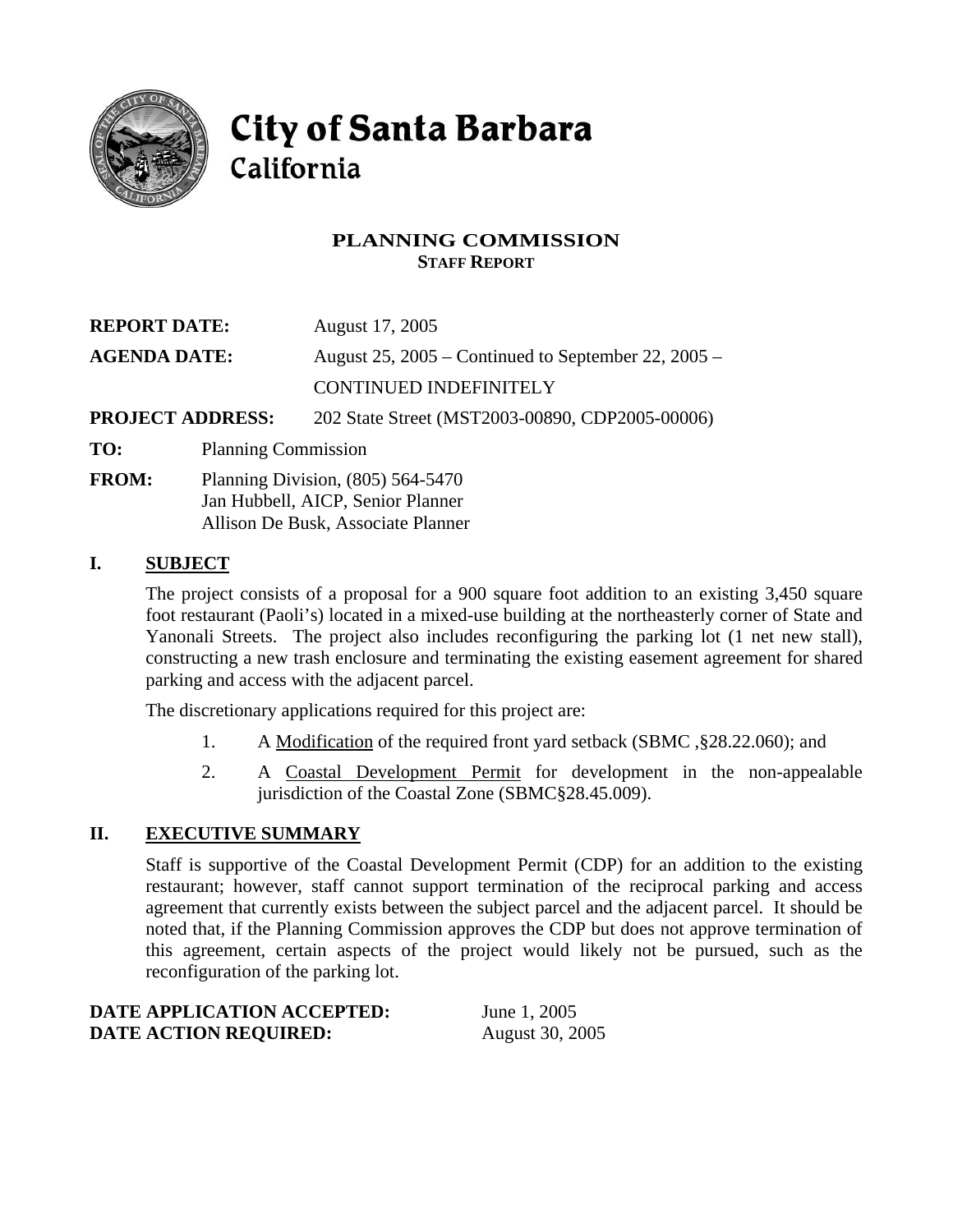

# **III. SITE DESCRIPTION**

| Applicant:             |                          | <b>Brian Cearnal and Michael Jones</b>                              |
|------------------------|--------------------------|---------------------------------------------------------------------|
| <b>Property Owner:</b> | <b>Howe Properties</b>   |                                                                     |
| Project Address:       | 202 State Street         |                                                                     |
| Parcel Number:         | 033-051-018              |                                                                     |
| General Plan:          |                          | Hotel and Related Commerce II                                       |
| Zoning:                | $HRC-2 / S-D-3$          |                                                                     |
| Existing Use:          |                          | Restaurant, Offices, Residential                                    |
| Proposed Use:          | Same                     |                                                                     |
| Topography:            | Flat                     |                                                                     |
| Access:                | Existing -<br>Proposed - | State Street, Yanonali Street, Helena Avenue<br><b>State Street</b> |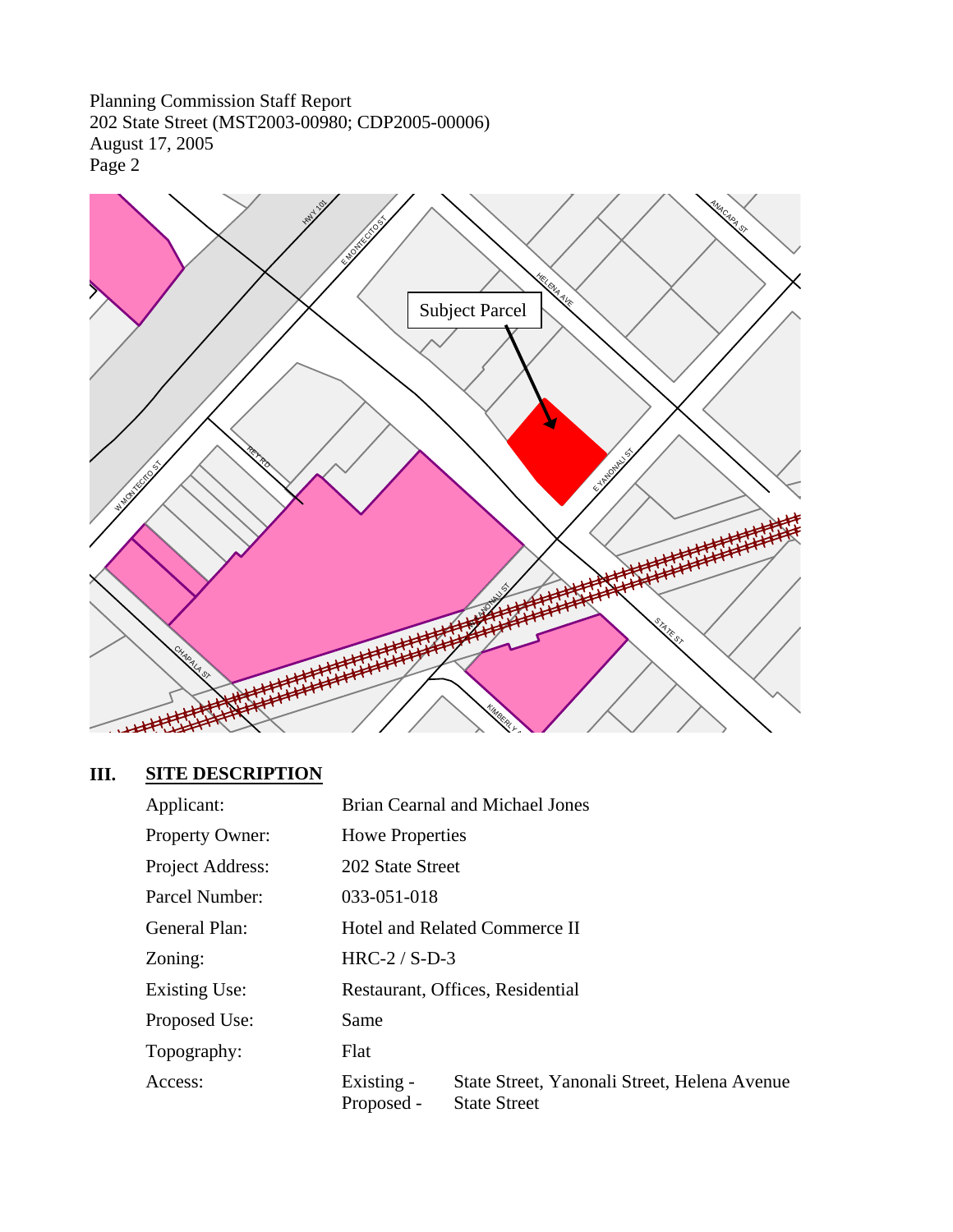| <b>Adjacent Land Uses:</b> |                   |
|----------------------------|-------------------|
| North:                     | Club Bed          |
| South:                     | Retail            |
| East:                      | Retail/restaurant |
| West:                      | Railroad Depot    |
|                            |                   |

#### **IV. SITE STATISTICS**

LOT AREA: 11,848 sq. ft.

#### PROPOSED LOT COVERAGE:

| -Building:        | $4,554$ sq. ft. | 38.4% |
|-------------------|-----------------|-------|
| -Paving/Driveway: | $6,146$ sq. ft. | 51.9% |
| -Landscaping:     | $1,148$ sq. ft. | 9.7%  |

#### PARKING:

| -Existing: | 16 stalls                               |
|------------|-----------------------------------------|
| -Required: | 16 stalls (nonconforming as to parking) |
| -Provided: | 17 stalls                               |

## **V. PROJECT DESCRIPTION**

The subject parcel is developed with a 6,776 square foot building consisting of approximately 3,450 square feet of restaurant space on the ground floor and approximately 1,555 square feet of office and 1,662 square feet of residential (2 units) on the second floor. The proposal includes a 900 square foot addition to the restaurant with a new deck above. The new floor area would replace a portion of the restaurant's existing outdoor dining area. The applicants are also proposing to terminate an existing parking and access agreement with the adjacent property owner. In doing so, a new wall would be erected between the two properties and the parking lot for the subject parcel would be reconfigured to add one parking stall and a new trash enclosure. The parking lot would also be sloped toward State Street to eliminate drainage across the adjacent property.

The proposal would require that the property owner be released from the existing parking and access agreement, which was required as a condition of approval for a prior Coastal Development Permit issued by the Planning Commission, referenced in Resolution No. 056-91.

## **VI. ENVIRONMENTAL REVIEW**

Staff has determined that the project qualifies for an exemption from further environmental review under Section 15301, existing facilities, as the addition is less than 50% of the size of the existing building and the project is not located in a sensitive environment. In making this determination, a Historic Structures Report, a Parking Study and Archaeological Reports were prepared and reviewed.

#### **A. HISTORIC STRUCTURES REPORT**

The Historic Structures Report, prepared by Alexandra Cole, was accepted by the City's Historic Landmarks Commission on February 16, 2005. The report finds that the building is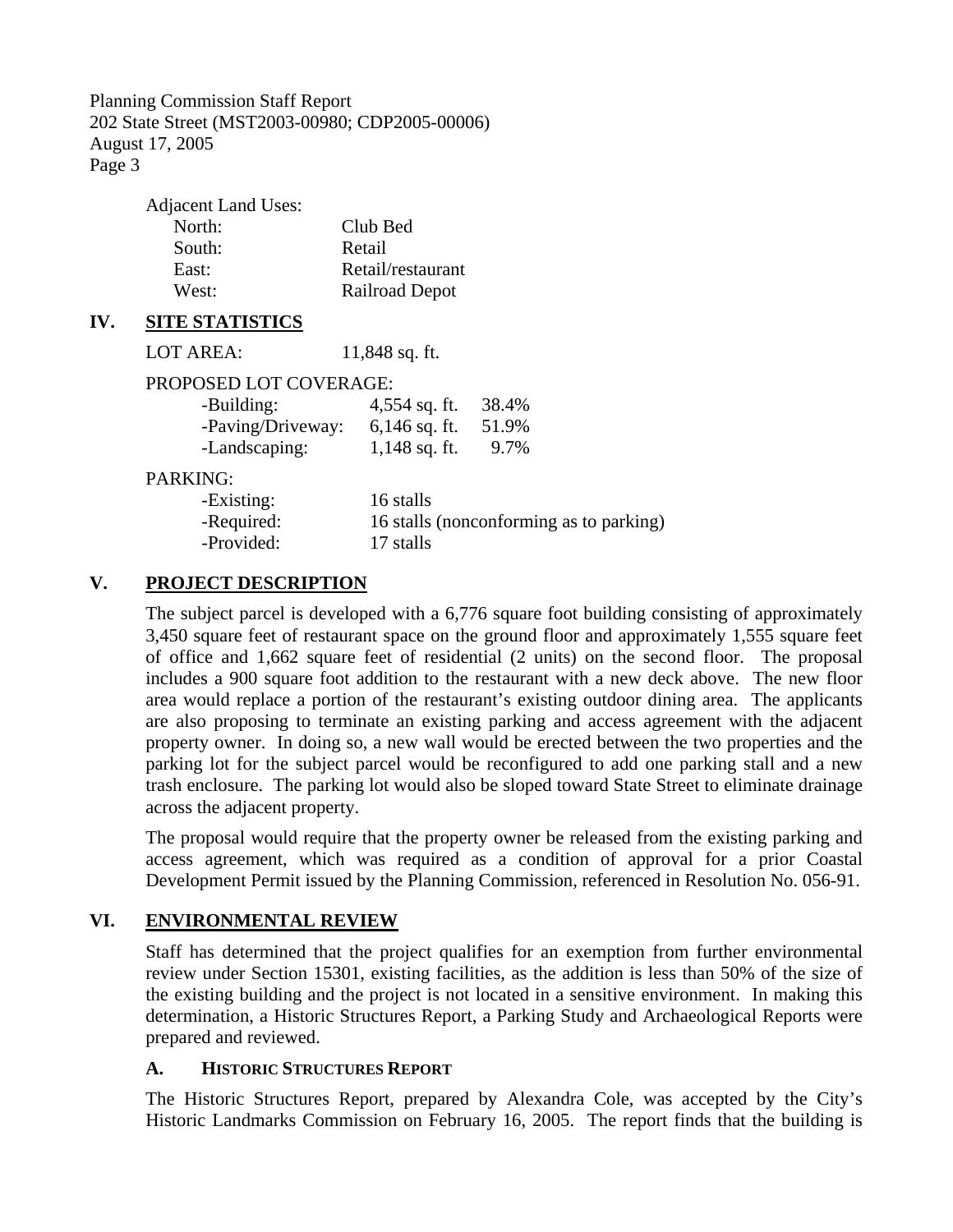> not considered an historical resource under CEQA. Therefore, the proposed alterations would not constitute an adverse environmental effect.

# **B. PARKING STUDY**

The Parking Study (attached), prepared by Associated Transportation Engineers and dated February 23, 2005, analyzes the parking demand and circulation for both the existing and proposed condition. The Study concludes that the proposed addition would not increase the parking demand for the site above that originally approved by the City, based on the number of restaurant seats provided. As proposed by the Applicant, the project includes one net new parking stall and would therefore reduce the parking deficit on site by one parking stall. The Study also concludes that there will not be a significant impact on circulation patterns in the area resulting from the proposed elimination of the existing access connection between the subject parcel and the adjacent parcel. Transportation Planning Staff reviewed the Study and concurred with its conclusions.

## **C. ARCHAEOLOGICAL REPORTS**

The City Master Environmental Assessment (MEA) *Cultural Resources Sensitivity Map* identifies the project site as within an area with potential for subsurface archaeological resources from periods related to Hispanic/American Transition (1850-1870), American Period (1870-1900), and the Early Twentieth Century (1900-1920). As part of previous development done at the site, Phase I and Phase II Archaeological Resource Reports were prepared. The Phase II Report was required based on the discovery of a cultural deposit adjacent to the northeast corner of the existing structure during construction monitoring. As part of the Phase II Report, prepared by Archaeological Research Consultants in 1992, excavation of two archaeological test/control units was done. This work was in addition to shovel test pits done by MacFarlane Archaeological Consultants in 1988 as part of the Phase I Report. The proposed addition would not involve subsurface disturbance below the depth of previous site investigations and/or disturbance. Therefore, no additional archaeological review was required for this project and no cultural deposits are anticipated. The project would be subject to the City's standard discovery procedures for ground disturbance, as outlined in the conditions of approval for the project.

## **VII. DESIGN REVIEW**

The Historic Landmarks Commission (HLC) reviewed the proposed project on November 10, 2004, at which time it was continued indefinitely to the Planning Commission with positive comments. The HLC also recommended preparation of a Historic Structures Report for the building, which has since been prepared and accepted by the City. Minutes from the HLC meetings are attached as Exhibit D. Preliminary and final approval by the HLC will be required following Planning Commission approval of the project.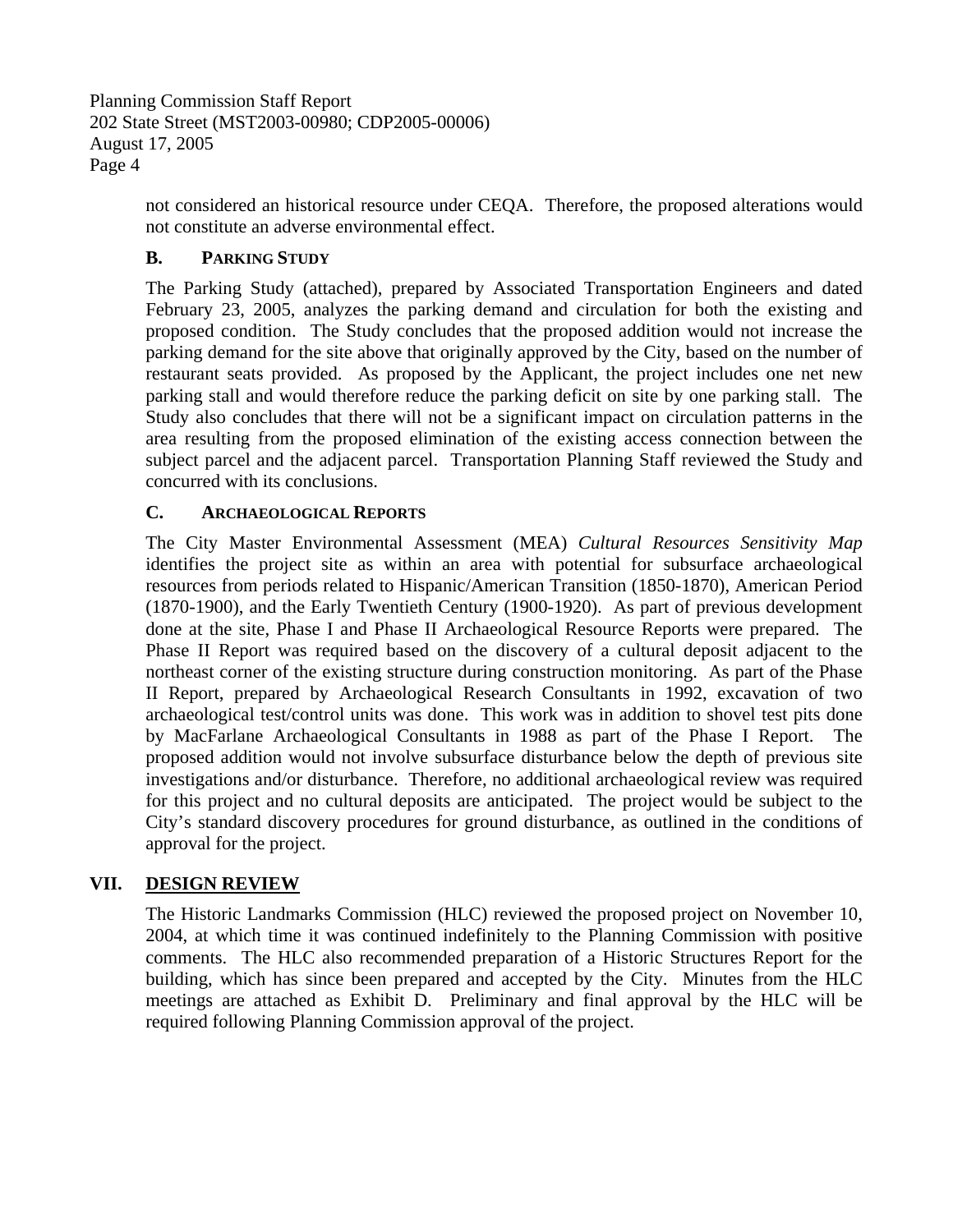## **VIII. ISSUES**

#### **A. ZONING ORDINANCE CONSISTENCY**

The project site is located in the HRC-2/S-D-3 zone, which is intended to promote, maintain and protect visitor-serving or commercial/recreational uses. A restaurant is a permitted use in this zone.

## 1. **Front Yard Setback**

The required front yard setback in the HRC-2/S-D-3 zone for a building taller than 15 feet is 20 feet. In this case, the existing building exceeds a height of 15 feet, so the addition is required to comply with the 20-foot setback. The applicant is proposing a 15-foot front yard setback, thereby requiring a modification of the standard. The existing building has no setback from the front property line. Staff is supportive of the requested modification as it is consistent with the existing development pattern and the Urban Design Guidelines, and is appropriate given the urban setting.

## 2. **Parking**

The Zoning Ordinance parking requirement for sit down restaurants is the greater of four spaces per 1,000 square feet or one space per three seats. Under current zoning standards, the required parking for the subject parcel would be 62 spaces: 3 spaces for the residential use, 6 spaces for the office use and 53 spaces for the restaurant, including the proposed restaurant addition.

The existing parking on the project site is legal nonconfoming. No parking was provided for the original building, which resulted in a nonconforming parking "credit" of 46 parking spaces. In 1991, the sixteen parking spaces currently on site were required as a condition of approval for an expansion of the restaurant use. At the time of the restaurant expansion, the project was conditioned to provide 16 parking spaces for a total seating of 157. After the expansion, the approved restaurant use consisted of 109 seats indoors and 48 outdoors for a total of 157 seats.

The proposed addition will replace some of the originally approved outdoor seating with indoor seating; however, the total number of seats would not increase above the approved number of 157. Because the number of seats proposed does not exceed the number of seats previously approved, a parking modification is not required.

## 3. **Measure E**

The proposed 900 square foot addition would be allocated non-residential square footage from the site's Minor Addition category.

## **B. LOCAL COASTAL PLAN (LCP) CONSISTENCY**

The entire area around the project site, north to U.S. Highway 101, lies within the Coastal Overlay Zone (S-D-3), which was established to ensure that all development in the Coastal Zone in the City is consistent with the LCP and the Coastal Act. The proposed project site is located in Component 4 of the LCP, which is bordered by U.S. Highway 101, Chapala Street,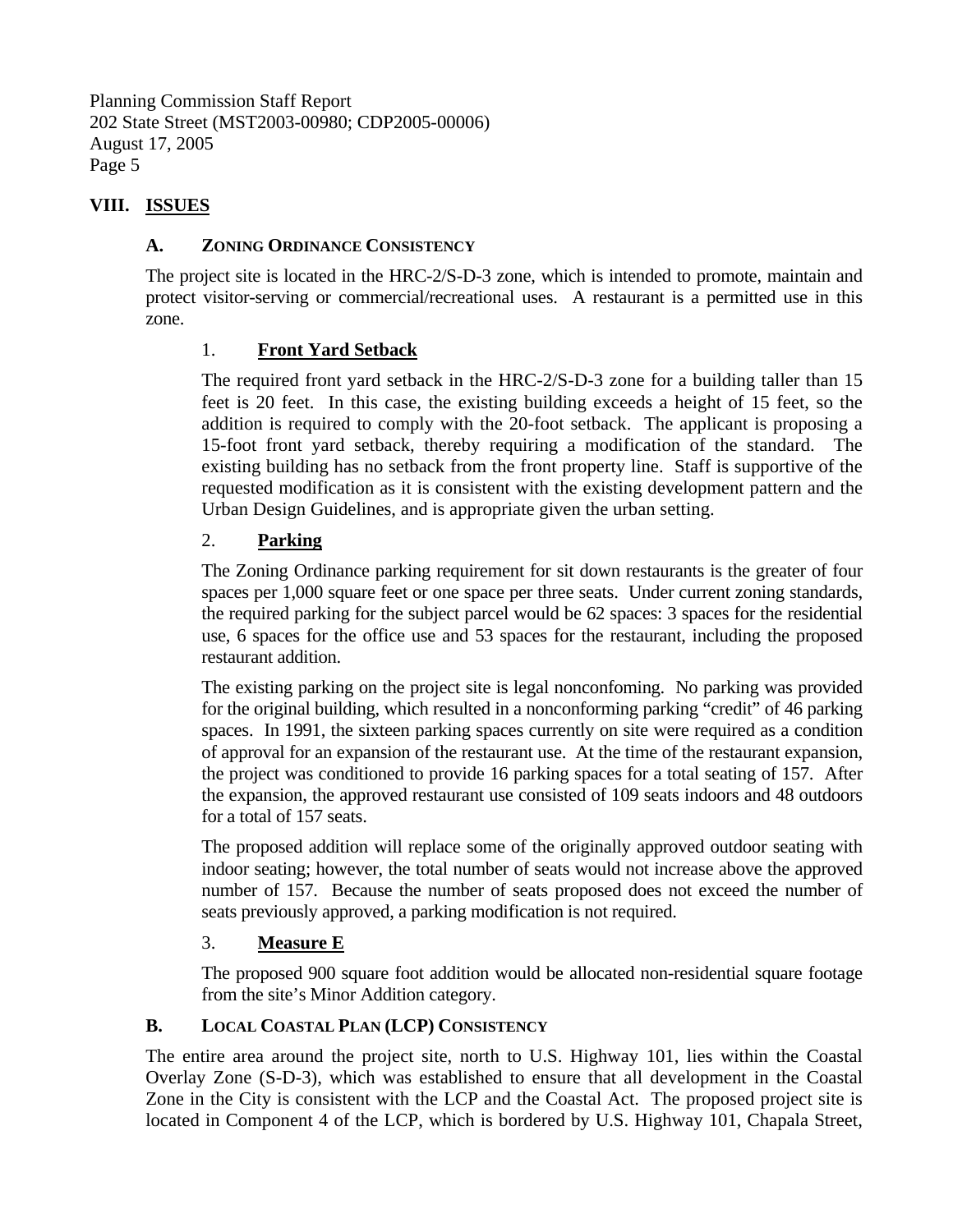Cabrillo Boulevard, and Santa Barbara Street. Coastal issues for this area include the protection of the Mission Creek environment, the provision of safeguards from the hazards of flooding and the potential for liquefaction. In addition, the LCP requires that projects located in this area consider visitor-serving uses at the waterfront, visual quality, adequate circulation, public transit, and parking.

The subject site is currently developed and is not in proximity to Mission Creek. The proposed use as a restaurant is considered a visitor-serving use. The project has been reviewed by the HLC and they have determined that the addition would be compatible with the existing building and would not create any visual concerns.

#### Circulation and Parking

The parking for the restaurant use was constructed as part of an outdoor beer garden expansion of a prior restaurant in 1991. Based on the size of the addition, 16 parking stalls were required to meet their parking demand (given a pass-by factor of 50%). When the Planning Commission approved the Coastal Development Permit for the expansion, one of the conditions of approval was to offer an access and parking easement to the adjacent property owner at such time as the adjacent property owner offers a similar parking and access agreement. When the adjacent property came in for development permits in 1992, a similar condition of approval was required, and subsequently the reciprocal access and parking agreement was entered in to. This agreement allowed for the two parking lots to be shared with regard to access and parking.

There are several policies in the LCP that relate to circulation and parking.

| Policy 4.2    | "New visitor-serving development shall provide adequate off-street parking to<br>serve the needs generated by the development; and provide measures to mitigate<br>circulation impacts associated with the project"                        |
|---------------|--------------------------------------------------------------------------------------------------------------------------------------------------------------------------------------------------------------------------------------------|
| Policy 11.5   | "All new development in the waterfront area shall provide adequate off-street<br>parking to fully meet their peak needs"                                                                                                                   |
| Policy $11.6$ | The City shall locate and develop new public and private parking in larger, multi-use<br>facilities wherever feasible in order to minimize street access points, reduce peak<br>parking space requirements, and improve facility control." |

If the shared access is maintained, the existing circulation patterns would not change. According to the Parking Study prepared for the proposed project, significant impacts to circulation patterns are not anticipated. Although having a reciprocal access and parking agreement does not change the parking demand for the site, it does help to alleviate the impacts of having a parking deficit given the potential sharing of stalls that can occur. Parking is an important resource in the Coastal Zone. Because the site and the surrounding area has a parking deficit, Staff believes the reciprocal access and parking agreement is appropriate for the site and furthers the City's goals with regard to parking in the Coastal Zone. For these reasons, while staff appreciates the concerns expressed by the applicant (see applicant letter, Exhibit C), staff does not support termination of this agreement.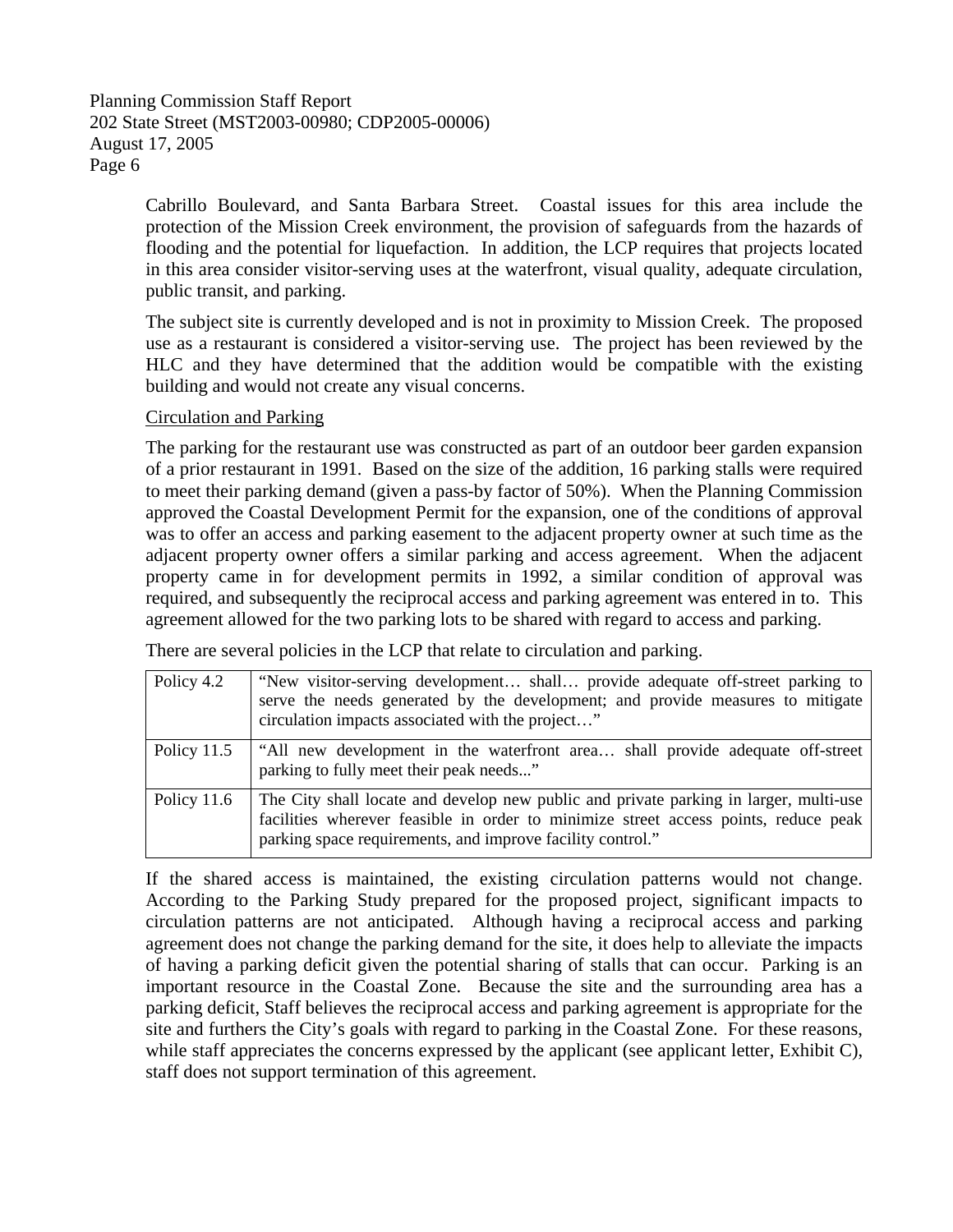#### Waterfront Area Aesthetic Criteria

Because this project is in the Waterfront Area of the Coastal Zone, PLCP Policy 12.2 requires that the project be found consistent with the Waterfront Area Aesthetic Criteria.

| Policy 12.2 New developments within the City's Waterfront Area shall be evaluated as to a               |
|---------------------------------------------------------------------------------------------------------|
| project's impact upon the area's: 1. Openness; 2. Lack of Congestion; 3.<br>Naturalness; and 4. Rhythm. |

The Waterfront Area Aesthetic Criteria were adopted in 1986 to implement Policy 12.2.

#### **C. GENERAL PLAN CONSISTENCY**

In order to approve a Coastal Development Permit, the project must be found consistent with the City's General Plan. The proposed development would result in a visitor-serving development in an existing urbanized area that is currently developed with commercial/retail, hotel, eateries and other visitor serving uses.

#### 1. **Land Use Element**

The project site is located in the Lower State Street neighborhood of the City of Santa Barbara. The Land Use Element of the General Plan describes the area as a mix of commercial and industrial uses. The Land Use Element anticipates the future of this area to be devoted to Hotel and Related Commercial Uses. Such development would provide a business and tourist link between the Central Business District and the oceanfront. The subject site has a General Plan land use designation of Hotel and Related Commerce II. The expansion of a restaurant use is entirely appropriate in this location.

#### 2. **Circulation Element**

The Circulation Element of the General Plan contains goals and implementing measures to reduce adverse impacts to the City's street system and parking by reducing reliance on the automobile, encouraging alternative forms of transportation, increasing parking availability and access for Downtown customers, reviewing traffic impact standards, and applying land use and planning strategies that support the City's mobility goals.

Policy 9.2 of the Circulation Element is to maintain, improve, consolidate, and promote the efficient use of parking supplies in the Coastal Zone.

As identified in the parking study, both the subject parcel and the adjacent parcel have a parking deficit and will continue to have a parking deficit whether or not the proposed project is approved or the access and parking easement is terminated. Although a few stalls may be gained overall with the closing of the shared access, Transportation Planning Staff believes that, by restricting the locations where customers can park, the parking shortages will be concentrated and the overall impact will be greater. Staff cannot support termination of the easement because we believe it meets the intent of the Circulation Element Policy that promotes the consolidation of parking lots in the Coastal Zone.